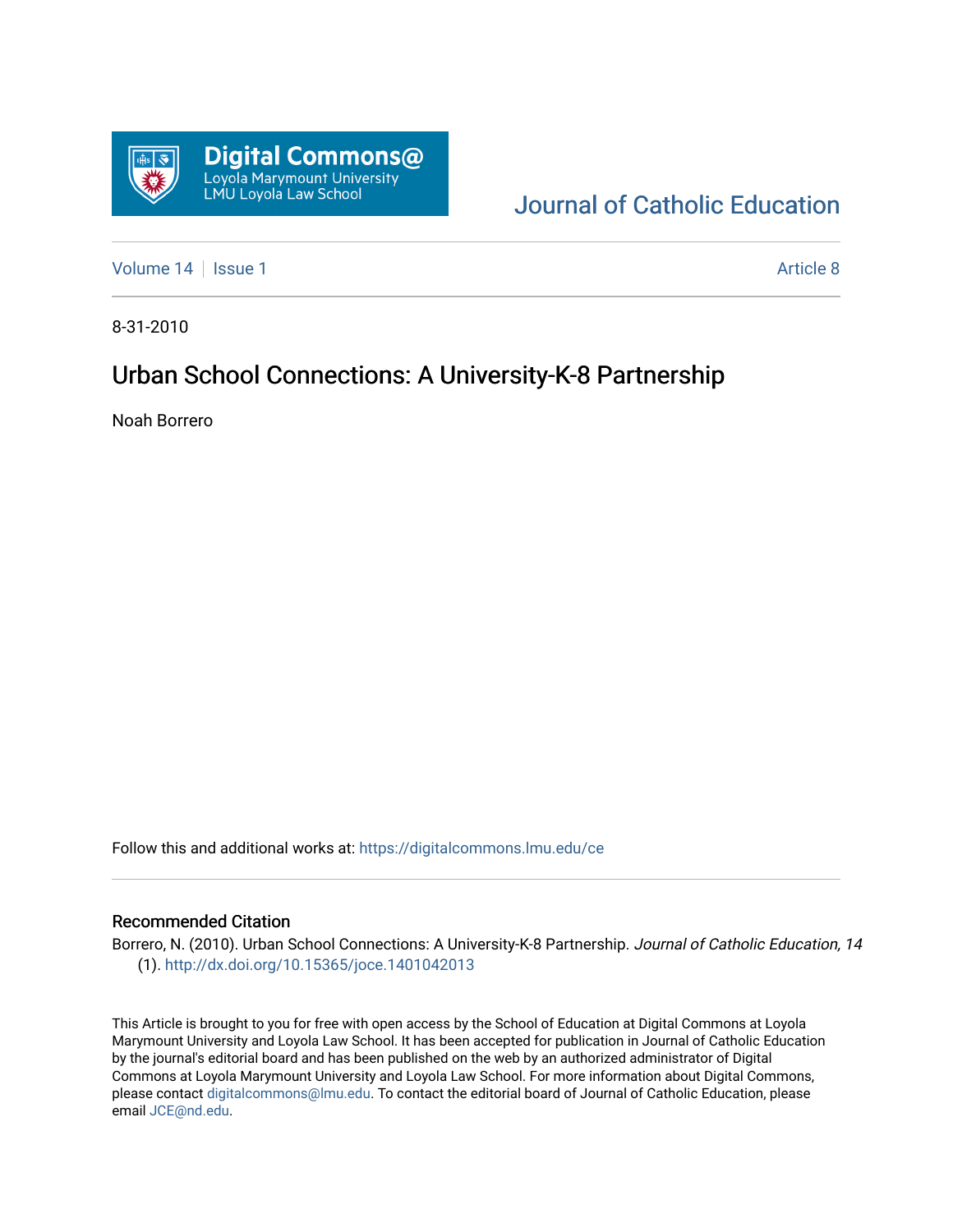# **Urban School Connections: A University-K-8 Partnership**

Noah Borrero

University of San Francisco, California

rban schools in the United States are struggling. In this era of highstakes testing, teacher accountability, and standards-based curriculum, there is more and more research showing that an achievement gap exists between White students and students of color (Darling-Hammond, 2007). In large part, students of color attend urban schools where underfunding, low teacher retention, and the forces of community poverty pose significant challenges to effective, sustained classroom instruction (Borrero & Bird, 2009; Duncan-Andrade, 2007; Nieto, 2002). Urban schools, and urban school teachers, are left to bear the brunt of the criticism from policy-makers, the media, and the public. More importantly, classroom teachers are left to bear the brunt of the tremendous challenge to serve the diverse needs of all of their students. Schooling in urban areas places added pressure on Catholic schools as well, as declining enrollment is forcing schools to close (Carpenter, 2008; Gragnani, 2006; McDonald & Schultz, 2009).

Schools and classroom teachers cannot be alone in the quest to improve classroom instruction for students of color in urban contexts. Universities, and particularly universities in urban areas, are in prime position to provide support to K-12 schools. Fundamentally, most universities in urban centers promote mission statements that declare their commitment to the local community. Practically, universities possess tremendous resources in the form of faculty and students that can provide direct support to local schools.

This paper describes a partnership between an alliance of nine urban Catholic schools and an urban university in San Francisco, California. The development of the partnership is described in part, but the details of the actual collaboration and involvement of university faculty with school leaders and teachers are the central foci. This collaboration is outlined to show how university community involvement can provide direct support to urban K-12 schools. Specifically, the development of professional learning communities (PLCs) is presented as a foundation upon which university-K-12 partnerships can be built. PLCs in schools are groups of teachers and staff members with a shared vision for improving student learning. PLC members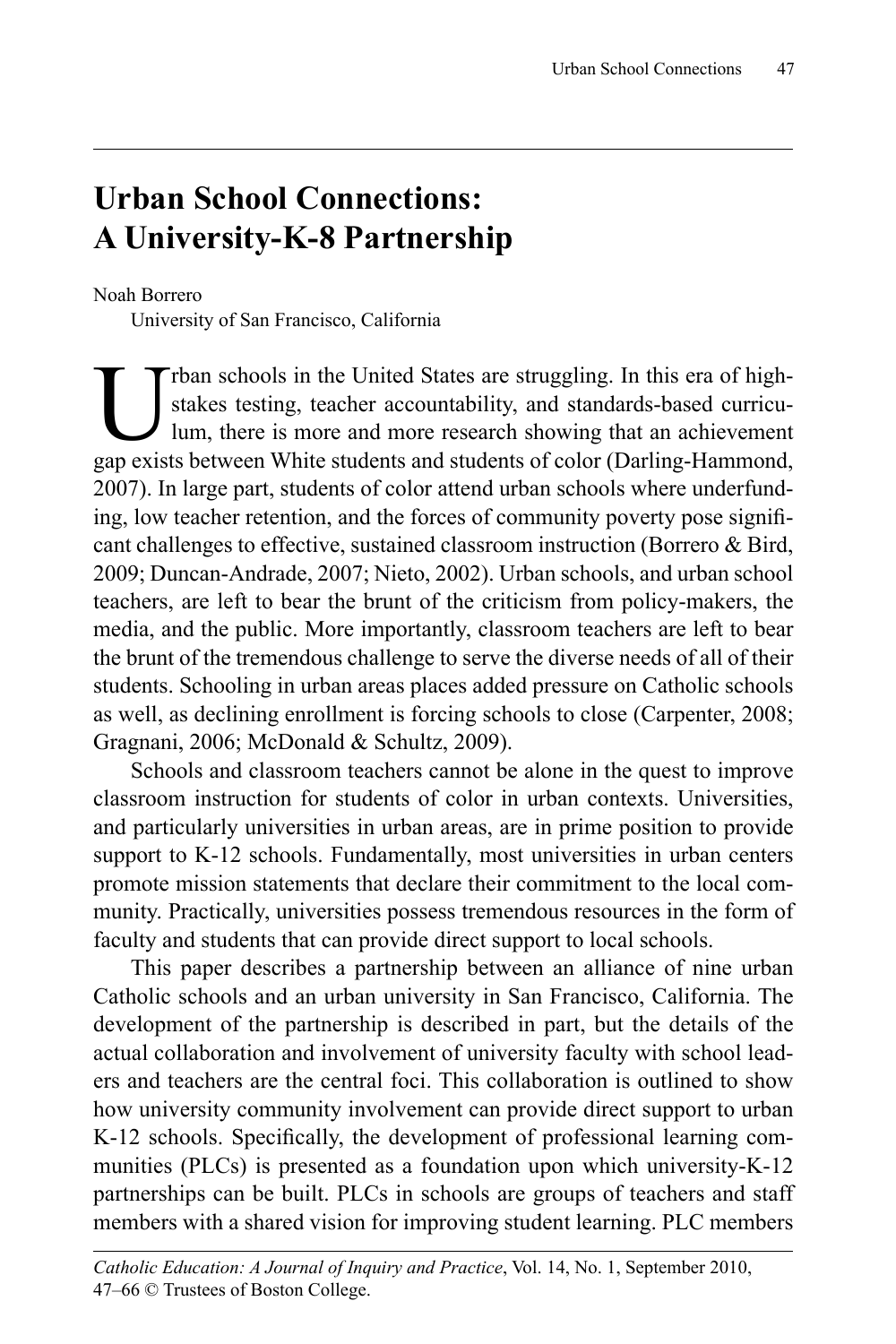work collaboratively and hold one another accountable for results at their school sites (DuFour, 2004). Research-based, core elements of PLCs provide the framework through which the partnership in this paper is described. Along with the development of the PLCs, core elements of Catholic and Jesuit education are highlighted to illuminate the context in which this partnership was developed.

In the sections that follow, the practical and theoretical backgrounds to the partnership are outlined, the context is described, and existing research on the core elements of PLCs and their implementation is presented. Additionally, details of the PLCs and the professional development workshops from the partnership are described in relation to this research. In the final sections, I discuss the central ideas expressed by teachers throughout their participation in the PLCs and reflect on my own learning as a university faculty participant.

## **Addressing Urban School Closures through Community Collaboration**

The partnership between the nine alliance schools and the San Francisco university was created both in response to the pressures facing urban Catholic schools and out of traditions in Catholic and Jesuit education. Additionally, the partnership sought to create direct collaboration and interaction between university faculty and school teachers via the development of PLCs at the schools. This section describes the realities of Catholic school closures in urban environments and then outlines the theoretical foundation of the partnership through tenets of Catholic education, Jesuit traditions, and the fundamentals of PLCs.

## *The State of Urban Catholic Schools*

Catholic schools are closing. In fact, recent data show that in the last decade the total number of Catholic schools in the United States has dropped from 8,217 to 7,248 (McDonald & Schultz, 2009). In their report of Catholic schools across different geographic regions of the United States, McDonald and Schultz showed that there are fewer schools today than there were in 1999 in each of the 6 regions studied (New England, Mideast, Plains, Great Lakes, Southeast, West). Catholic schools in urban areas make up over 40% of the total number of Catholic schools in the country and provide services to students in some of America's most diverse and historically marginalized communities. Yet, urban Catholic schools are closing as well. The country's largest urban areas have seen 18.8% of their elementary schools close since 2003 (McDonald & Schultz, 2009).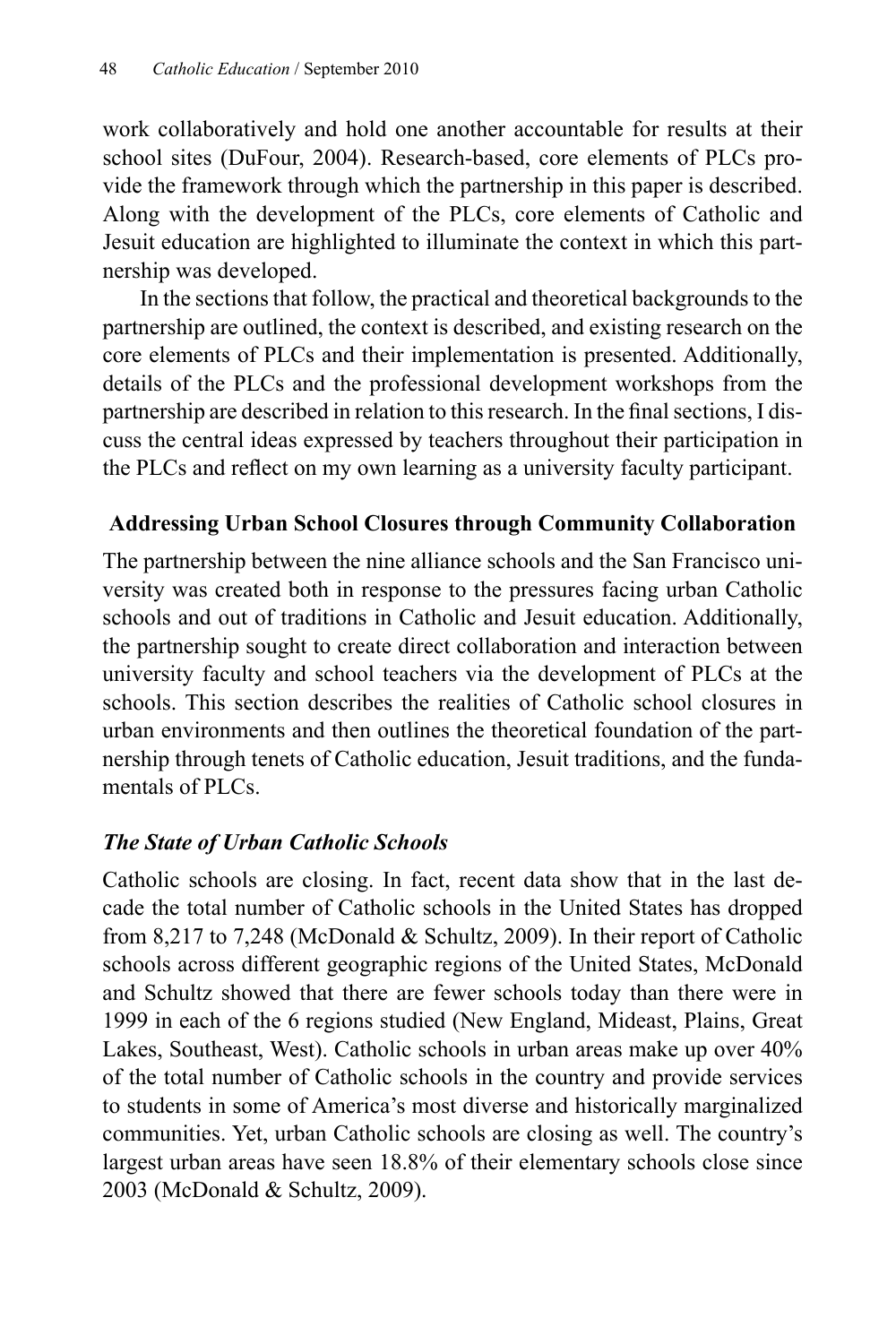Catholic schools are closing in large part because enrollment is dropping. Between 2000 and 2009, Catholic school enrollment dropped 17.4% across the country (McDonald & Schultz, 2009). When these statistics are placed alongside the steady growth of immigrant and other language and ethnic minority children in urban areas (August & Shanahan, 2006; Hernandez, Denton, & Macartney, 2008), it is apparent that few students of color are attending Catholic schools. Although this trend is not occurring in all urban contexts (see, for example, O'Keefe et al., 2004), it is alarming considering the focus on community service in Catholic education and the significant role of Catholic schools in urban communities historically.

To combat declining enrollment and school closures, Catholic school educators in urban areas are looking for support from their surrounding communities (Gragnani, 2006). Universities, and in the case of the partnership described in this paper, a Jesuit university, are being called upon to help support urban youth in these schools and continue the legacy of Catholic education in urban communities.

## *Educational Excellence, Community, and Service in Catholic Education*

The focus on academic excellence in Catholic education is certainly at the heart of the partnership and this paper. All teachers need to deliver quality instruction to all youth—providing them eventual access to higher education and the career opportunities they deserve. Beyond academic excellence, however, is the importance of community within Catholic education, and the idea that community is not just something that is taught in the classroom, but is lived in daily life. This encompasses what Pope John Paul II (1987) discussed as education within the wider community—education that takes place "in changing neighborhoods; it requires respect for cultural diversity, love for those of different ethnic backgrounds, service to those in need, without discrimination" (p. 18). Through this vision of the wider community, Catholic education stresses the need for schools to find effective ways to educate increasingly diverse communities and groups of students.

This sense of the wider community is directly in line with the tradition of service in Catholic education. There is service of God, service of the Church, service of each other, and service of the general community (United States Conference of Catholic Bishops [USCCB], 1972). For teachers, this vision of service means teaching with a specific focus on the development of youths' sense of faith in everyday life—teaching students about "a spirit of solidarity with and service towards all other persons; a sensitivity for justice; a special awareness of being called to be positive agents of change in a society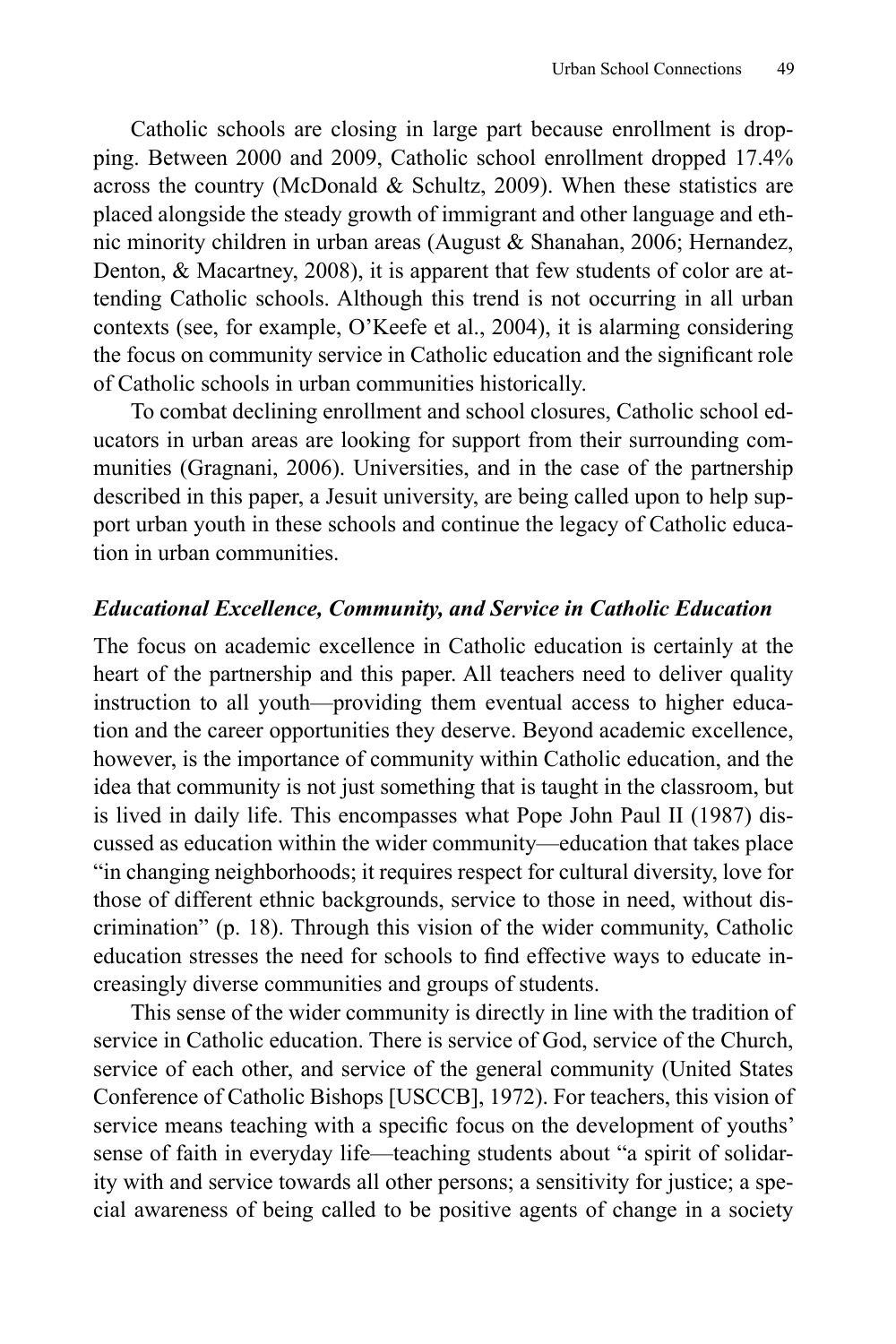that is undergoing continuous transformation" (Congregation for Catholic Education, 1982, p. 20). These traditions of academic excellence, community, and service in Catholic education are at the heart of the vision to educate students in urban schools effectively, and are important foundations of the partnership described in this paper.

## *The Jesuit Focus on the Whole Person and Social Justice*

One central pillar of Jesuit education is the notion of "educating the whole person" (Traub, 2008; University of San Francisco, 2008). This approach reaches beyond the intellectual components of teaching and learning, and works to integrate the moral, social, emotional, and spiritual aspects of being an individual. Of major importance in this approach is the use of reflection by the learner. Time for reflection is crucial to all learning, but especially when envisioning this holistic approach to learning, the time to reflect is often as important as the actual content one is processing. It is in this reflection phase that the learner can make connections between these different areas, and in these connections find greater knowledge.

Along with this approach to educating the whole person is the Jesuit focus on education for justice (Arrupe, 1973; Traub, 2008). Justice comes in many different forms in many different contexts, but for educators, justice entails the active pursuit of equity for students who are "prevented from fulfilling the divine purpose of full integration by oppressive social systems and unjust structural realities" (University of San Francisco Jesuit Foundation, 2009, p. 1). This confrontation of social inequities, especially for school-aged youth, is central to a vision for work in urban schools.

# *Learning by Doing in Professional Learning Communities*

PLCs are small groups of like-minded professionals committed to similar objectives. PLCs are based on a sociocultural approach to learning (Nieto, 2002; Vygotsky, 1978) that stresses the notion of "learning by doing" (Dewey, 1938; DuFour, DuFour, Eaker, & Many, 2006). Teachers and their students learn through social interactions, and thus PLCs function to provide teachers time and space to interact with one another and share their best practices. In large part, PLCs are a mechanism through which teachers can collaborate and reflect on their professional practice with their colleagues. Through this structure, teachers generate their own learning in a group setting and then map this learning onto their classroom instruction (DuFour et al., 2006).

DuFour et al. (2006) outline six research-based elements that are key to all PLCs in schools: a focus on learning, a collaborative culture with a focus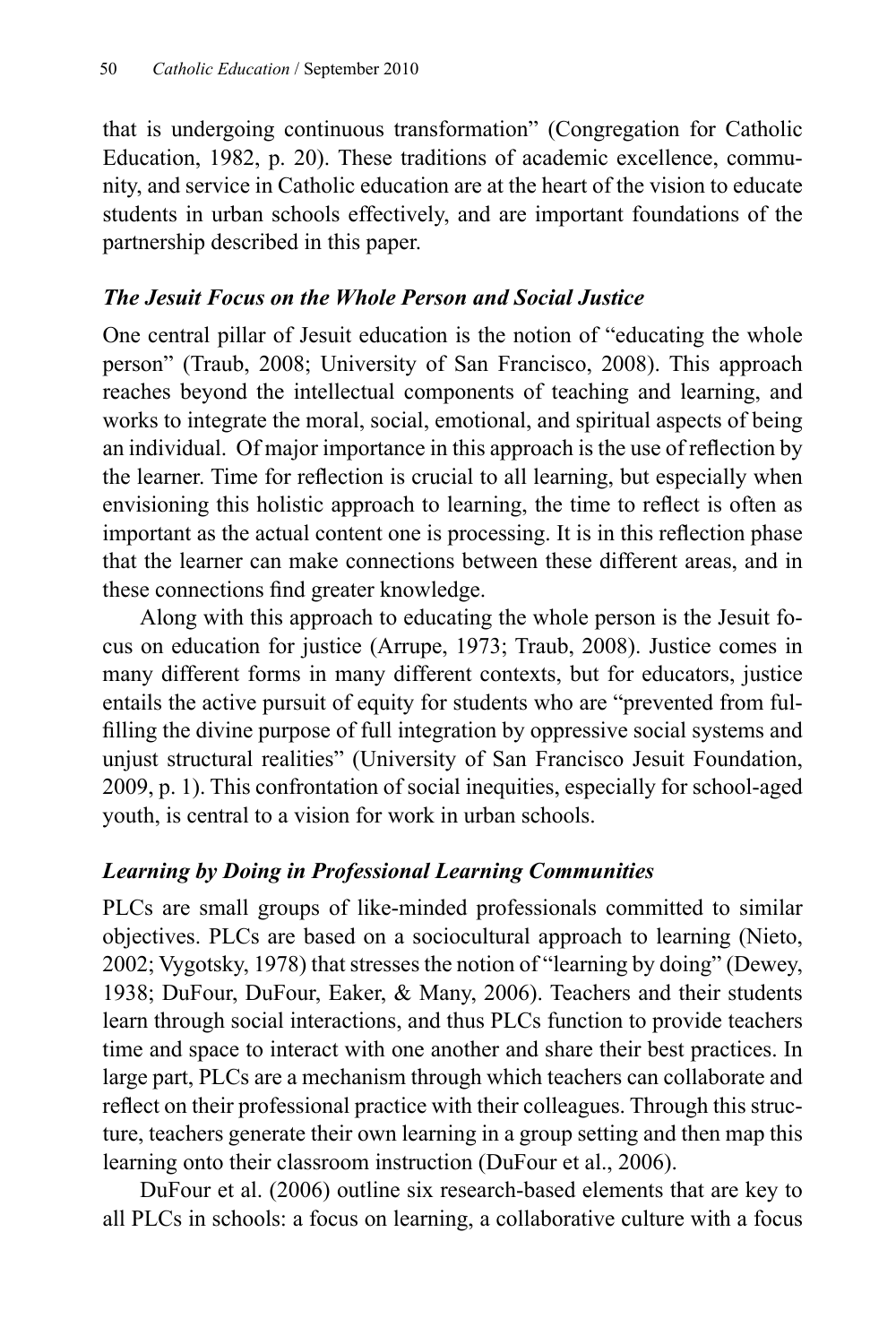on learning for all, collective inquiry into best practice, action orientation, a commitment to continuous improvement, and a results orientation. These elements rely on teachers and staff members to come together to create a school culture of collaboration and learning for all students. In a recent review of the empirical research on PLCs, Vescio, Ross, and Adams (2008) reported that classroom practice and school culture both benefited from PLCs. They highlighted the following common findings among studies documenting such PLCs: collaboration, a focus on student learning, teacher authority, and continuous teacher learning. These four attributes collectively made a positive impact on the teaching culture at respective school sites. Specifically, Vescio et al. (2008) discussed the importance of collaboration that created space for teachers to share their practices and reflect on their efficacy. Embedded in this collaboration was a commitment to student learning that involved practices like creating innovative curriculum, focusing on low-achieving students, and promoting school-wide literacy. Their findings surrounding teacher authority centered on teachers' beliefs that they played an active role in the PLCs and that their work in PLCs would positively impact the school and their classroom practice. Finally, they found that PLCs helped teachers continue their own learning about topics of interest to them. Teachers were more active in furthering their own knowledge, researching new practices, and learning from one another.

The PLCs described in this paper were based on the research-based best practices promoted by DuFour et al. (2006), findings from scholarly research on the efficacy of PLCs in schools (Vescio et al., 2008), and specific instructional strategies that PLCs can promote. Namely, data-driven instruction (Bernhardt, 2004; Borrero & Bird, 2009), classroom-based assessment (Black & Wiliam, 1998), differentiated instruction (Tomlinson, 2001) and backwards planning (Wiggins & McTighe, 1998) are highlighted. The structure of the PLCs generated in the alliance of Catholic schools in San Francisco is described in more detail below as are the factors that brought the alliance of schools and the University of San Francisco (USF) together.

## **The Context: San Francisco Schools Coming Together**

In the city of San Francisco, Catholic schools serve a tremendously diverse student population. Mirroring the states' demographics, students in these schools come from families of various ethnic, cultural, racial, economic, linguistic, and academic backgrounds. This diversity provides both challenges and opportunities for teachers and administrators as students come to school with different strengths and needs as learners (Borrero & Bird, 2009; Gifford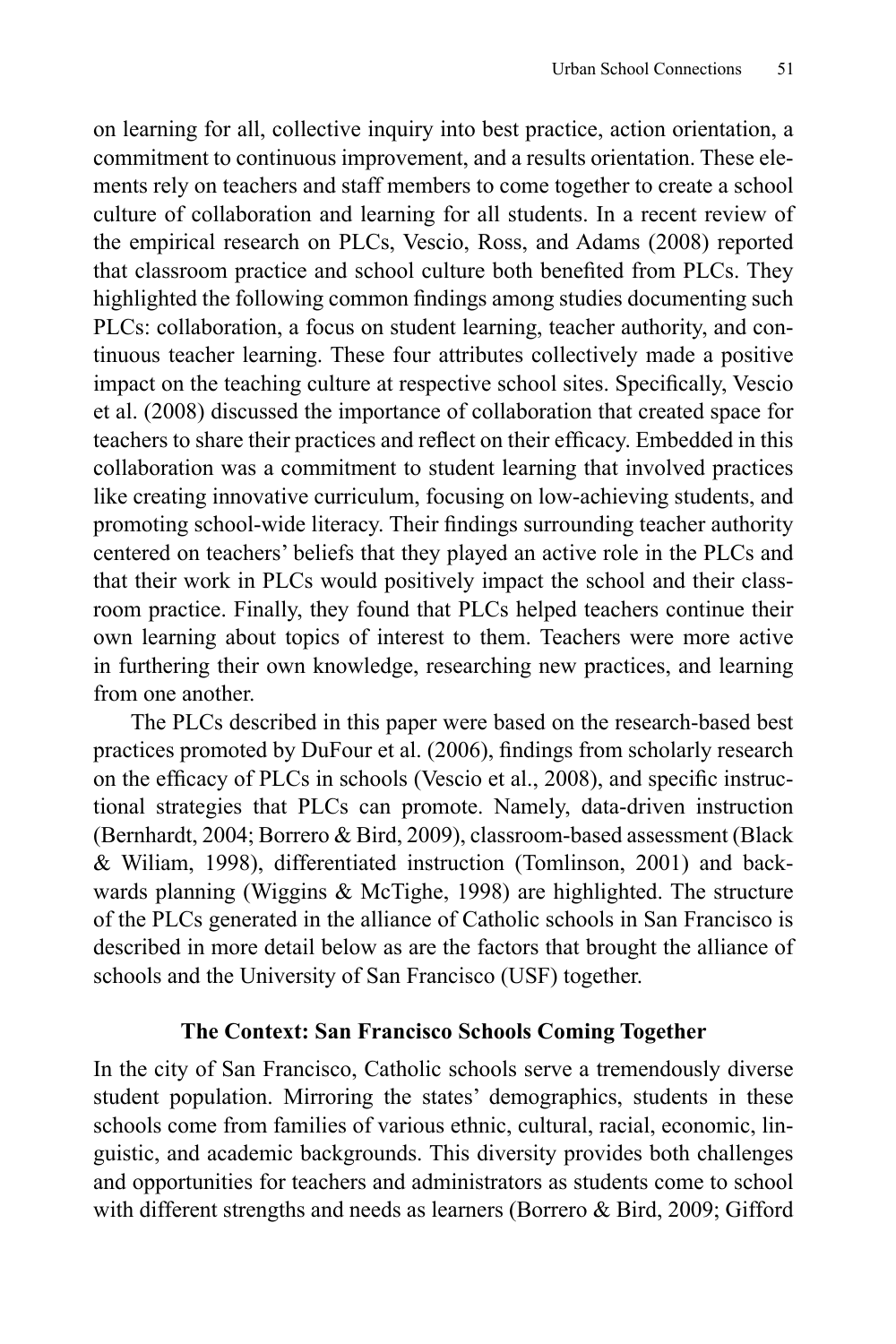& Valdés, 2006). In San Francisco, many Catholic schools serve large numbers of students from immigrant families whose first language is not English. These students come to school with cultural assets as burgeoning bilingual students (Borrero, 2008; Nieto, 2002) and specific needs as English language learners (ELLs). These students attend classes with native English speakers and students from different educational backgrounds, so this diversity of students' backgrounds and needs creates significant challenges for teachers and administrators at these schools. Unfortunately, in many such schools, these challenges are not being met, and student enrollment is dropping (McDonald & Schultz, 2009). Parents are choosing to send their students to other schools (often public schools) that have the special education and ELL support to accommodate more students. In San Francisco, this has resulted in approximately four Catholic schools closing in the last decade, and others in jeopardy of having to do so (Carpenter, 2008).

In an attempt to occlude this trend in the city's Catholic schools by limiting the isolation of teachers and individual schools, administrators created a nine-school alliance in one of the city's highest immigrant communities. It was the goal of this alliance to bring cohesion and resources to the nine schools. Cohesion was seen as a major necessity for these schools, as most schools had only one teacher per grade level on staff. Thus, teachers were very isolated in their professional practice, and both collegiality and instruction suffered. The vision of the alliance was to bring schools together to build a sense of camaraderie and unity among teachers and staff in the quest toward effectively serving all students.

## *The Alliance Schools, the University, and My Role*

In 2005, the alliance of nine urban Catholic schools in the city of San Francisco was formed through the Archdiocese of San Francisco. An administrative role of director of the alliance schools was created, and it became the director's job to focus on the best possible route toward providing the schools with the support and resources needed to create a sense of unity within the alliance. From the director's vision, a commitment to community involvement and community partnerships were immediate goals of the alliance. This goal of community partnerships is what initially sparked connections to USF.

USF is a private, Jesuit university located in the heart of the city. The university was founded in 1855, and the mission of the university stresses high academic standards along with a clear focus on social justice. More specifically, the university sees "diversity of perspectives, experiences and traditions as essential components of a quality education" (University of San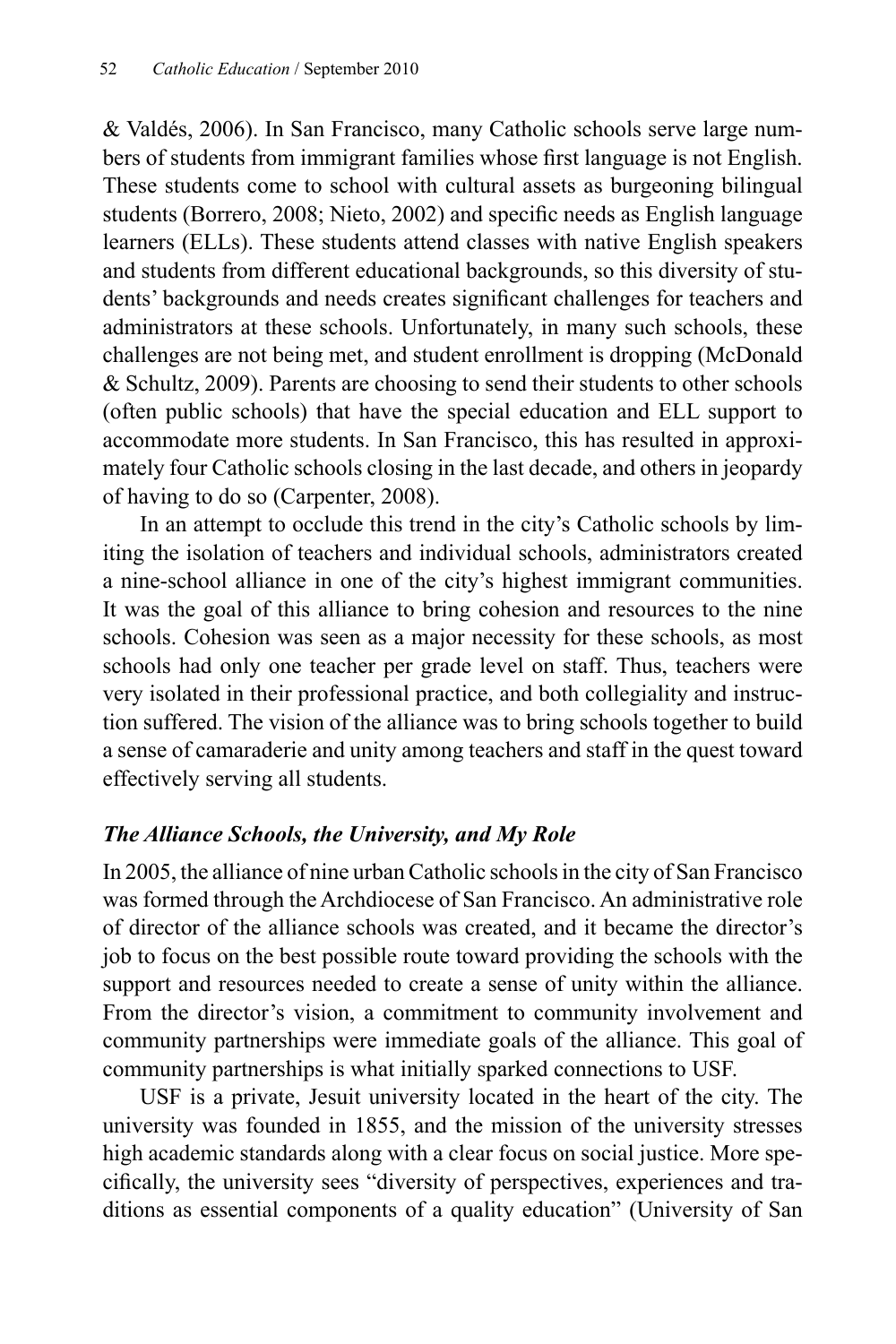Francisco, 2008, ¶4). Additionally, the university is committed to serving the community and playing an active role in forming and maintaining community partnerships. With a specific focus on the local schools, the School of Education at USF promotes the mission of the university through a "commitment to prepare education and community leaders whose background and interests are reflective of, and responsive to, the cultural diversity of today's world" (University of San Francisco, 2008). It is this vision for the promotion of social justice and a commitment to the local community that helped provide a natural connection between the alliance of Catholic schools and the School of Education at USF.

As a faculty member in the School of Education at USF, I was involved in this partnership from its early stages in 2007. I was a classroom teacher for 5 years and now my primary work at USF involves training K-12 teachers for urban public and Catholic schools (see Borrero, 2009). Given the fact that both the alliance and the USF partnership were in their infancy in 2007, there was no formal evaluation process involved in the development of the PLCs. The description of the partnership, the PLCs, and the professional development workshops comes from my own participation planning, facilitating, and reflecting on the entire process. This included monthly meetings with teachers, principals, USF faculty, and the director of the alliance schools; interactions with teachers during the workshops; verbal and written feedback from the teachers about the workshops; and personal reflections on and planning of the workshops. The description that follows, therefore, comes from a combination of participant feedback and reflection through the course of one academic year. This information is not presented to claim generalizability from this experience, but rather to provide an example for other schools and communities to consider.

## *The Partnership and a Focus on Professional Learning Communities*

The first discussion of this partnership took place early in 2007. The initial conversation began within the leadership team at USF (president, provost, and deans) about a university-school partnership. The objective of this and ensuing conversations was to find ways to become more directly involved with local Catholic schools. Members of the leadership team then solicited faculty members from different schools within the university who had interests in Catholic education. There was a natural link with the School of Education, and more specifically with the Catholic Educational Leadership Program (CEL) within the school. CEL is a graduate program at USF that trains Catholic school leaders at the master's and doctoral levels. The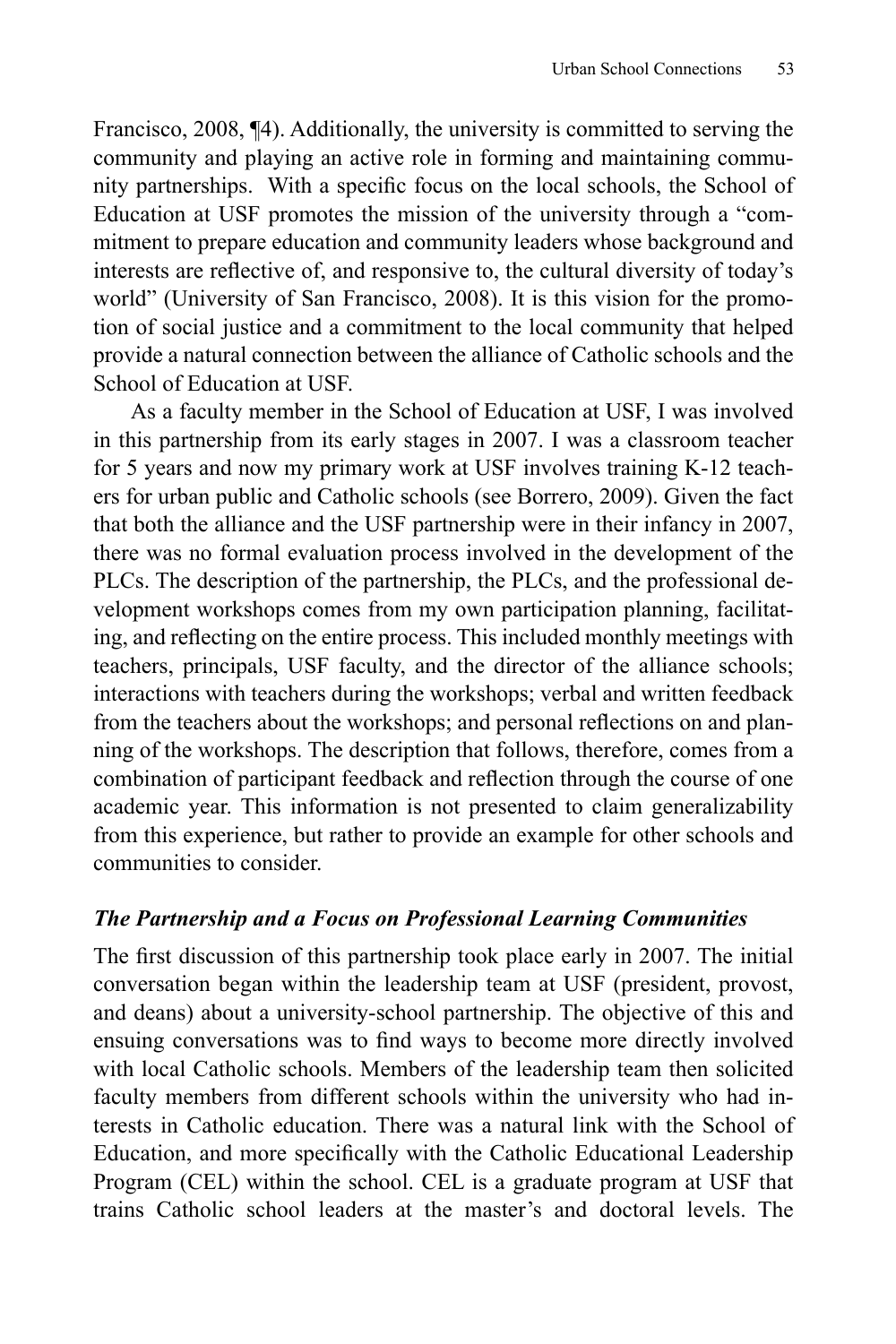program seeks to provide graduate students with a combination of theoretical and practical knowledge to be effective Catholic school leaders in the community. In 2007, the director of CEL had already begun conversations with the alliance director about other possible projects, so there was instant momentum behind a partnership between the alliance and USF. Faculty members from the School of Education met with members of the USF leadership team to determine possible next steps and levels of involvement that the university could offer.

In the spring of 2007 the director of CEL and the director of the alliance decided upon an initiative to provide direct support to teachers in the alliance schools. This support would focus on the goal of cohesion among the alliance schools through the pursuit of academic excellence for all students. The director of CEL solicited colleagues in the School of Education at USF who had experience with teacher training and professional development to participate in the collaboration.

In April of 2007, the director, teachers, and principals from the alliance schools, the director of CEL, and two members of the teacher education department at USF met to discuss the details of the partnership as it related to direct interaction with teachers in the alliance schools. Early in these planning meetings, PLCs were discussed and it was determined that a series of professional development workshops would be the most effective use of time and expertise. The workshops would occur monthly, and would be conducted at one of the alliance schools. These decisions were important first steps, as it was the goal of the partnership to involve university faculty in the educational contexts of the teachers in the schools. This is significant because all too often the university's distance (figuratively and literally) creates a divide between "theory" and "practice" so that faculty and classroom teachers have limited connections. The goal of this partnership was to bring a service (in this case, the expertise of university faculty) to the teachers in the schools during their workweek.

The thematic content and goals of the professional development workshops were discussed in collaboration with teachers and administrators of the alliance and university faculty, as it was a direct goal of the PLCs to provide cohesion and collaboration among alliance teachers while also promoting improved academic achievement for all students (DuFour et al., 2006). Focusing on these goals, the director of the alliance, alliance principals, a core group of alliance teachers, and the university faculty determined specific objectives for the foci of the PLCs. Given the Catholic schools' focus on academic excellence for all students and the student demographics of the alliance schools, it was determined that the PLCs were to focus on student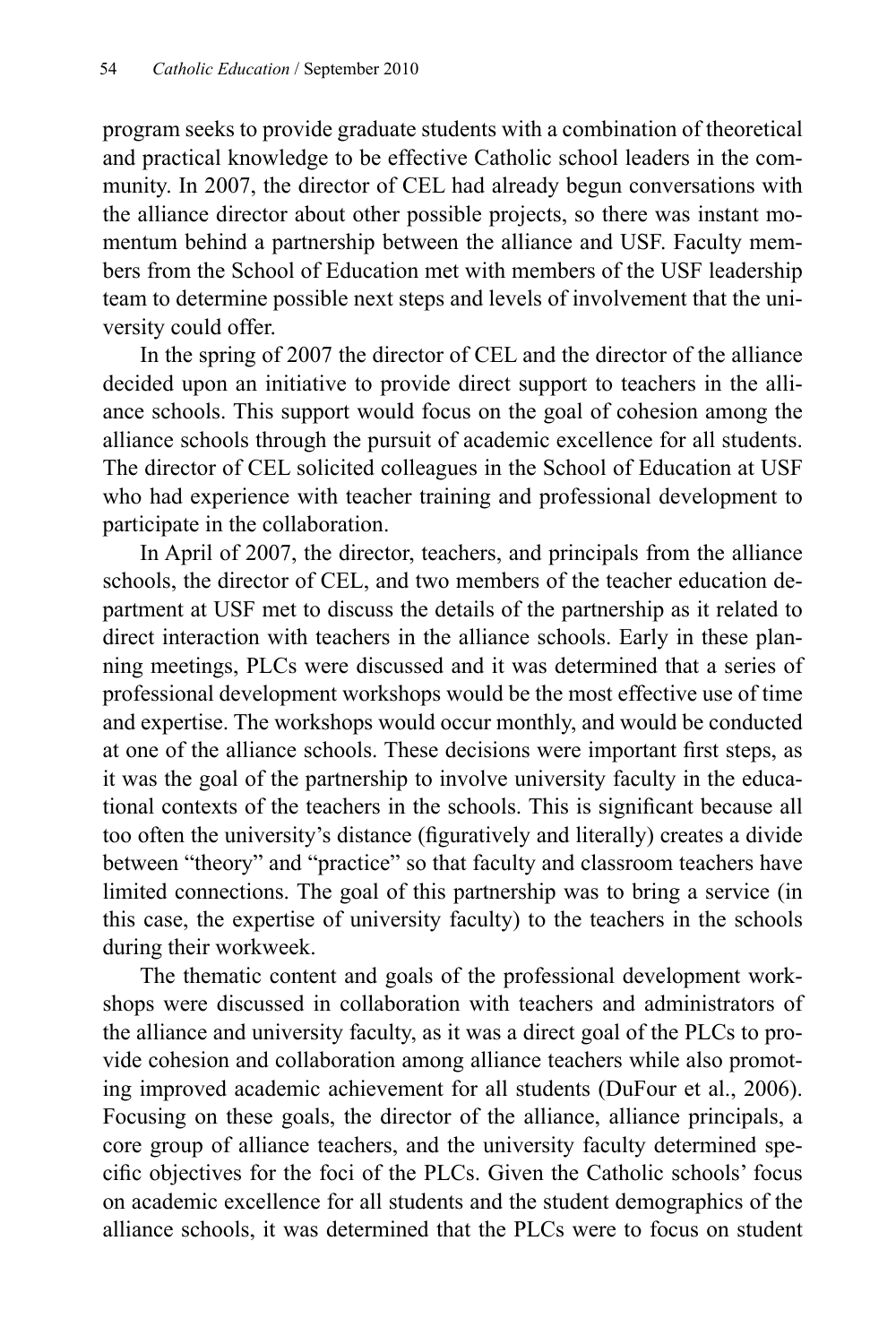academic achievement with specific attention paid to English language learners (ELLs), students with special needs, and literacy. These topics were purposefully broad to harness the true potential of PLCs—teachers sharing their expertise (across grade levels and schools) to promote best practices (DuFour et al., 2006; Vescio et al., 2008).

This plan for monthly professional development workshops was seen as the best way to develop PLCs among alliance schools, and was also emblematic of the goals of the partnership. As stated above, a main focus of PLCs is the allotment of time for teachers to work with one another. This time, however, needs to be structured in a way to create multiple PLCs. For the case of the alliance schools, PLCs were needed for grade-level teachers at different schools (for example, all of the fourth grade teachers at the nine different schools formed a Fourth Grade Alliance PLC), as well as grade cluster teachers at an individual school (for example, the third, fourth, and fifth grade teachers formed a Middle Elementary Grades School Site PLC at their individual schools). The alliance PLCs met once per month at the scheduled workshops, and the school site PLCs met three times per month (the other Mondays of the month). Again, the purpose of this structure reflects a major goal of PLCs—to utilize teachers' strengths by giving them the time to share best practices (DuFour et al., 2006; Vescio et al., 2008). In this sense, there was a true desire for "cross-pollination" in this model with the alliance schools, as teachers were given opportunities to attend professional development workshops and share practices with teachers from other schools *and* bring these practices to their own context and share them through their school site PLCs.

The university faculty envisioned these monthly workshops as a place to "plant a seed" of new knowledge for teachers to contemplate in the alliance PLCs, with the hopes of them then bringing the new knowledge to their school site meetings. The content of the workshops was structured in a way first to introduce the concept of PLCs, and then to work on a different topic each month to foster discussion/sharing of best practices for each group of teachers.

Planning the overarching goals and sequencing for the monthly professional development workshops was a collaborative effort between the alliance director and the USF School of Education faculty. The main goal guiding the content of the workshops was the improved academic achievement of students in the alliance schools. This goal drove all decisions about scheduling, personnel, and content for the workshops. The PLCs provided the structure and the need for allotted time during each meeting for groups to form and build cohesion. The content of each workshop, however, needed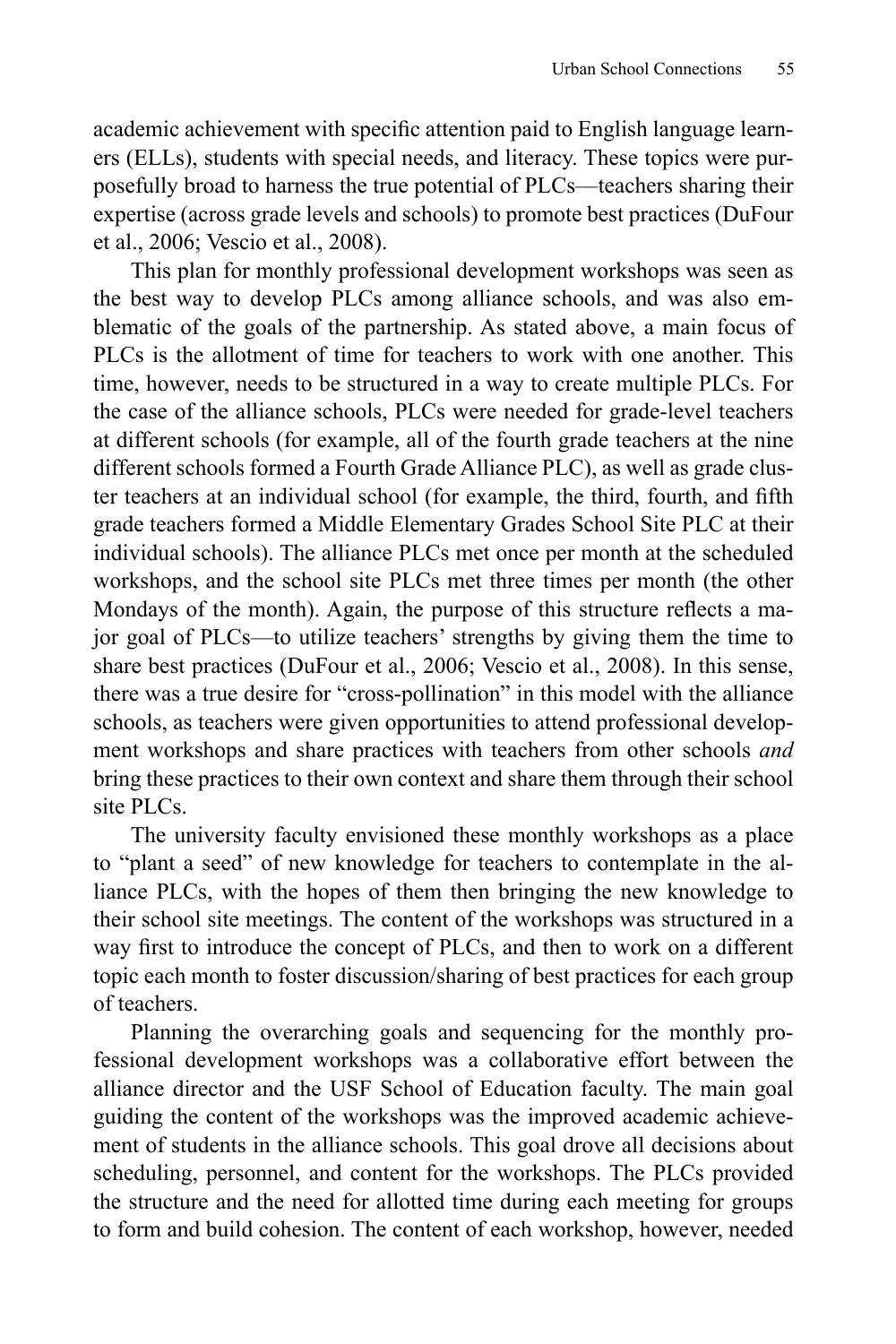to be directly connected to the desires, challenges, needs, and assets of the alliance schools. To determine some of these factors, the alliance director and School of Education faculty met with the nine principals of the alliance schools and a core group of teachers to brainstorm options for foci of the different workshops. Following this meeting, the faculty members met to generate a proposal of workshop titles to share with the alliance director, principals, and teachers. This proposal was accepted by all, and workshops began at the start of the school year in August 2007.

# **Monthly Professional Development in the Catholic Schools**

The descriptions below highlight the content and goals of the monthly workshops as they occurred, in order, throughout the school year. The workshops are described in specific connection to the research-based best practices of PLCs as outlined by DuFour et al. (2006) and their found effectiveness in schools (Vescio et al., 2008). The goals of collaboration and student learning were central to all of the workshops, and it is important to note that all workshops reinforced these goals.

# *A New Culture: Creating Change through PLCs*

The first professional development workshop had obvious goals of introducing PLCs and giving teachers time to meet one another. Collaboration and a focus on student learning were the main foci, and both are tenets of effective PLCs (DuFour et al., 2006; Vescio et al., 2008). More specifically, teachers were asked to rethink their goals and expectations for the school year with a focus on student achievement. With these goals in mind, the workshop time was divided in half. The workshop started with a description of the processes and goals of PLCs, and how they fit within the Catholic focus on academic excellence, community, and service. The second half of the workshop began a conversation around use of student data as a tool for focused collaboration. This talk about data was presented as a way to discuss academic achievement as something that teachers needed to think about critically (Borrero & Bird, 2009). For homework (in the month before the next workshop) teachers were given the assignment to bring three different pieces of student data to the next workshop.

# *"Complexifying" Data*

The second workshop sought to unpack the term "data" and uncover ways for teachers to use data effectively in their classrooms instead of simply being afraid of the word itself (Borrero & Bird, 2009). Continued collaboration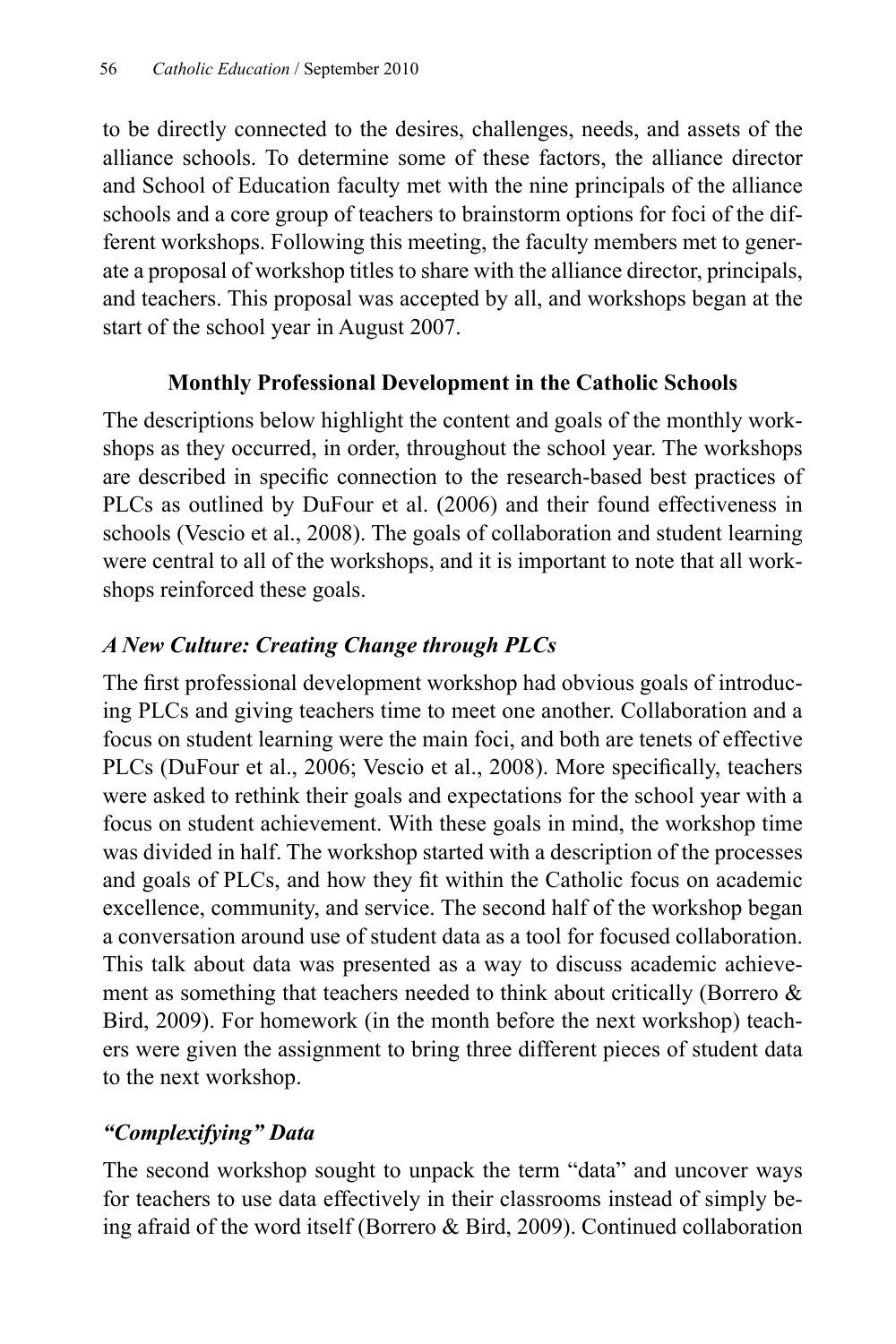among teachers and a focus on student learning were goals of the workshop (Vescio et al., 2008) along with a look into data as a way to discuss a "results orientation" for academic achievement (DuFour et al., 2006, p. 5). The workshop focused on getting teachers to think of the myriad forms of data they collect from students each day. For example, teachers were asked, "How do you know this was your best lesson?" "What data do you have to support this?" "Did your students learn what you expected them to learn during the lesson?" "How did you know?" Questions like these prompted teachers to think about all of the different ways they assess their students throughout the day, and how data inform their instruction (Bernhardt, 2004). This cycle of data determining instruction that then creates more data is important for helping teachers see that academic achievement is in their hands each day (Black & Wiliam, 1998). This process was further elucidated through a series of classroom examples of assessments, data, and data-driven instruction. At the end of the session, teachers were given the assignment to bring (and be ready to discuss) three pieces of student data that they were able to use to inform their instruction to the next workshop.

# *Effective Assessment for Effective Instruction*

The third professional development workshop focused on "collective inquiry into best practice" (DuFour et al., 2006, p. 4) via further discussions of data and assessment. Teachers were asked to reflect on the quality of the student data that they brought with them, and then talk about the assessments they were using in their classrooms to generate these data. The workshop then focused on assessment and classroom instruction, and, along with reviewing concepts like validity, reliability, and variability, asked teachers to write down the assessments that they used to create what they considered their most valid student data. PLCs were given the task of developing a common assessment (DuFour et al., 2006) that they would commit to developing and administering before the next workshop. The goal of common assessments within PLCs is very purposeful. Not only do teachers share their own practices and then together choose effective assessments based on their experiences, but they get a chance to create an assessment together. This is powerful because it enables them to use bits and pieces of one another's ideas and have ownership of the assessment they create. This exercise reinforces the importance of teacher authority and collaboration in PLCs (Vescio et al., 2008).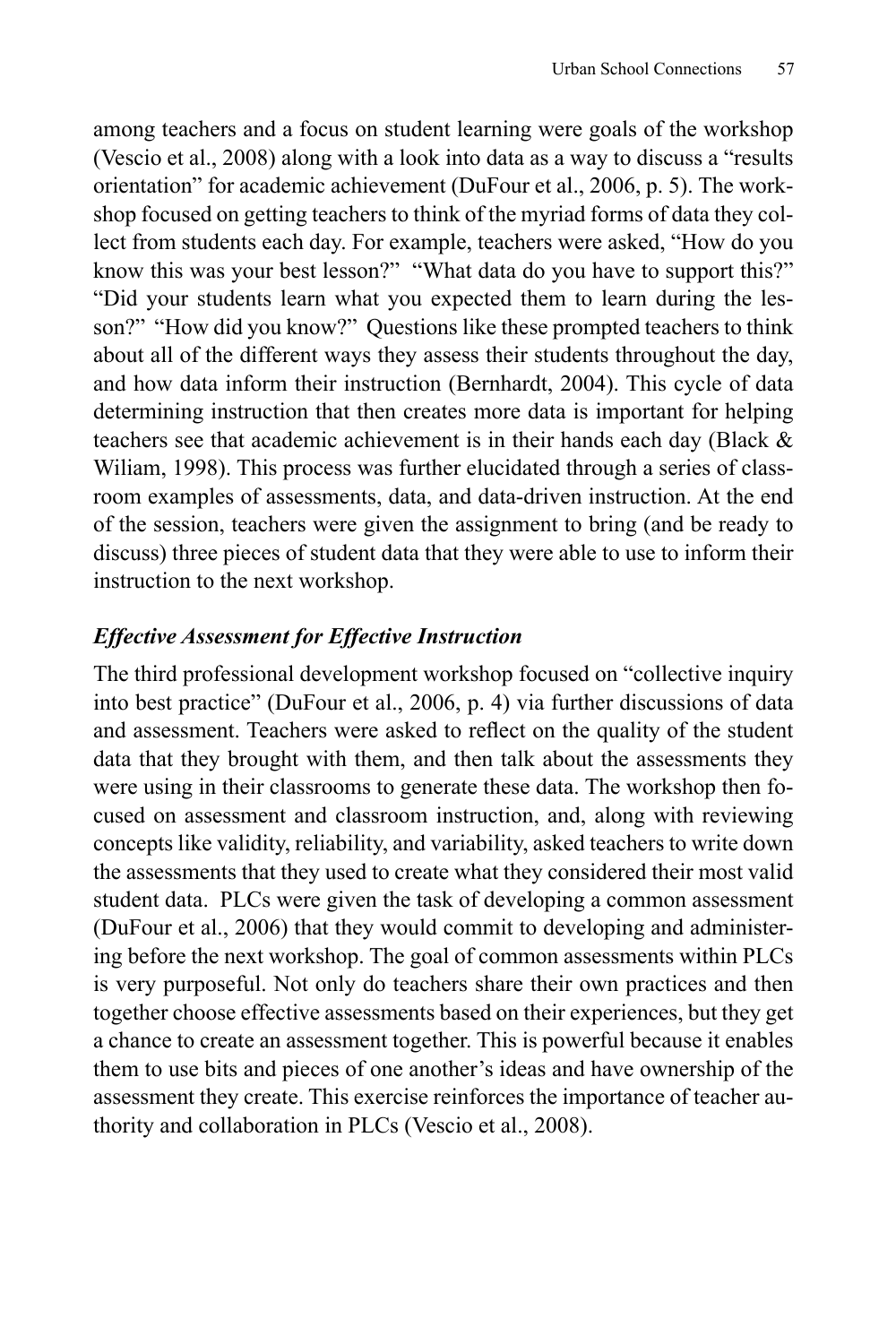# *Broadening Effective Assessment—Using Rubrics for Authentic Assessment*

The goal of the fourth professional development workshop was to explore effective classroom assessment further by finding innovative ways to assess different types of student learning. This workshop specifically promoted the goal of continual teacher improvement and learning (DuFour et al., 2006; Vescio et al., 2008). With a specific focus on assessment, this meant looking beyond traditional tests, quizzes, and essays as the only ways to measure student learning. The main ideas of this part of the workshop focused on the use of standards-based objectives to determine what skills would be assessed via a rubric, and then the instruction that would need to be developed to meet these objectives. This cyclical look into data-driven instruction, or what some refer to as "backwards planning" or "understanding by design" (Wiggins & McTighe, 1998), was presented as a way for alliance PLCs to create a small unit of study that they, as a group, could develop and then measure through the use of a rubric. PLCs were then given the rest of the workshop time to develop this unit of study and rubric.

# *Using Assessment to Provide Quality Instruction to Diverse Groups of Students*

The fifth workshop specifically focused on the diversity of students in the alliance schools, and the critical need for PLCs to promote learning for all students (DuFour et al., 2006; Vescio et al., 2008). This workshop addressed the challenges of teaching in heterogeneous classrooms (Cohen & Lotan, 2004) by presenting teaching strategies that all teachers could use to differentiate their instruction for students of different ability levels. The workshop was presented within the framework of effective assessment for two reasons: (a) the continued discussion of common assessment leading to effective instruction was central to all PLCs, and (b) assessment is at the heart of differentiated instruction (Tomlinson, 2001). Differentiated instruction is a topic that goes far beyond the content of a single professional development workshop in scope, so the focus of this meeting was on specific classroom strategies to engage students with diverse needs. The session focused on the need for teachers to get to know the different learning styles of students (especially students with special needs) by giving varied assignments and assessments. At the end of the workshop, teachers were given the assignment to review the rubric that they had created, and use their student data to create their next unit of study with effective scaffolding in place for students who were likely to need additional help.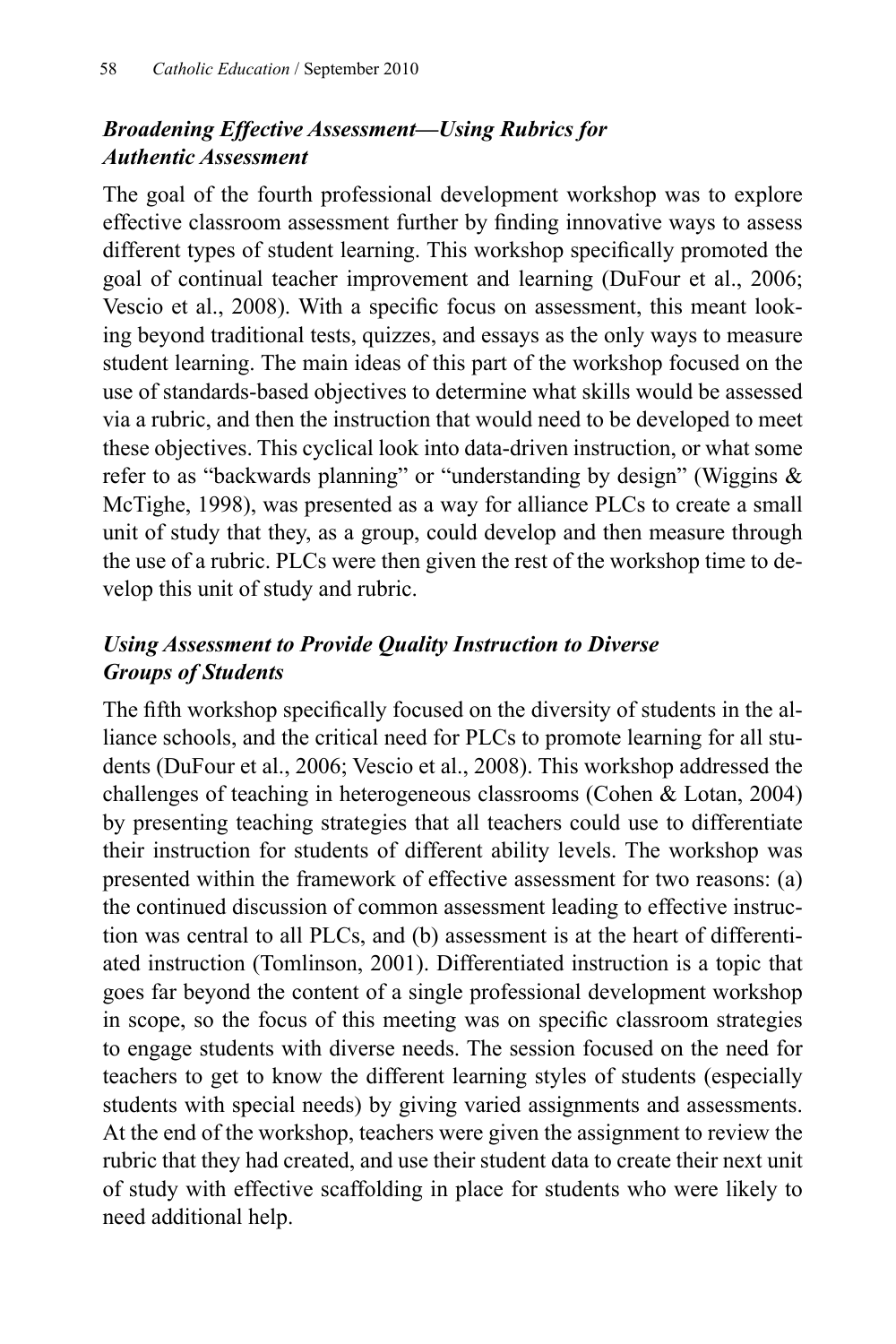# *Engaging English Language Learners through Literacy Strategies*

The primary goal of this professional development workshop was to equip teachers with specific strategies to use with their ELLs. Building off of the previous workshop's goal of reaching all students, this session also promoted the "action orientation" needed for effective PLCs (DuFour et al., 2006) by focusing on specific classroom strategies. The content flowed from the previous month's workshop on students with special needs by taking a specific look at language and the linguistic needs of students in the alliance schools. Instead of focusing on the standardized tests that showed how "far below grade level" students were reading, teachers were urged to consider the linguistic strengths that their bilingual youth possessed (Borrero & Bird, 2009). This was demonstrated through model assignments like having students create a map that traced their linguistic history as far back as they could research, or having a group of bilingual students help the teacher write a letter to parents in their home language inviting parents to an event at school. These types of assignments were used to get teachers to make connections between the types of assessments they were used to giving students, and the type of assessments they could give to students to find out more about their linguistic backgrounds. At the end of the workshop, teachers were given an assignment to try one assessment that would tap into the linguistic skills of all students, and ELLs in particular.

# *Refl ection and Future Goals*

The final professional development workshop served as a time for teachers to reflect on their homework assignment (an assessment that reflected their students' linguistic strengths) and discuss their work as a PLC around the issues of assessment. The goal of this workshop was to give teachers time to acknowledge the work that they had put in as an alliance PLC over the course of the school year and how this work in the PLC represented their continued commitment to learning (DuFour et al., 2006; Vescio, 2008). The USF faculty member who facilitated the workshop reviewed the different foci of the seminars throughout the year and asked groups to discuss which workshops were most helpful to them and why. Groups were then asked to share their collective responses with the whole group. Not only did groups reflect on their work in the alliance PLCs, but they also discussed their work in their school site PLCs and how both impacted their teaching. As a further aspect of this reflection, teachers were asked to engage in a discussion around how the work from PLCs would be useful for them in their classroom into the future.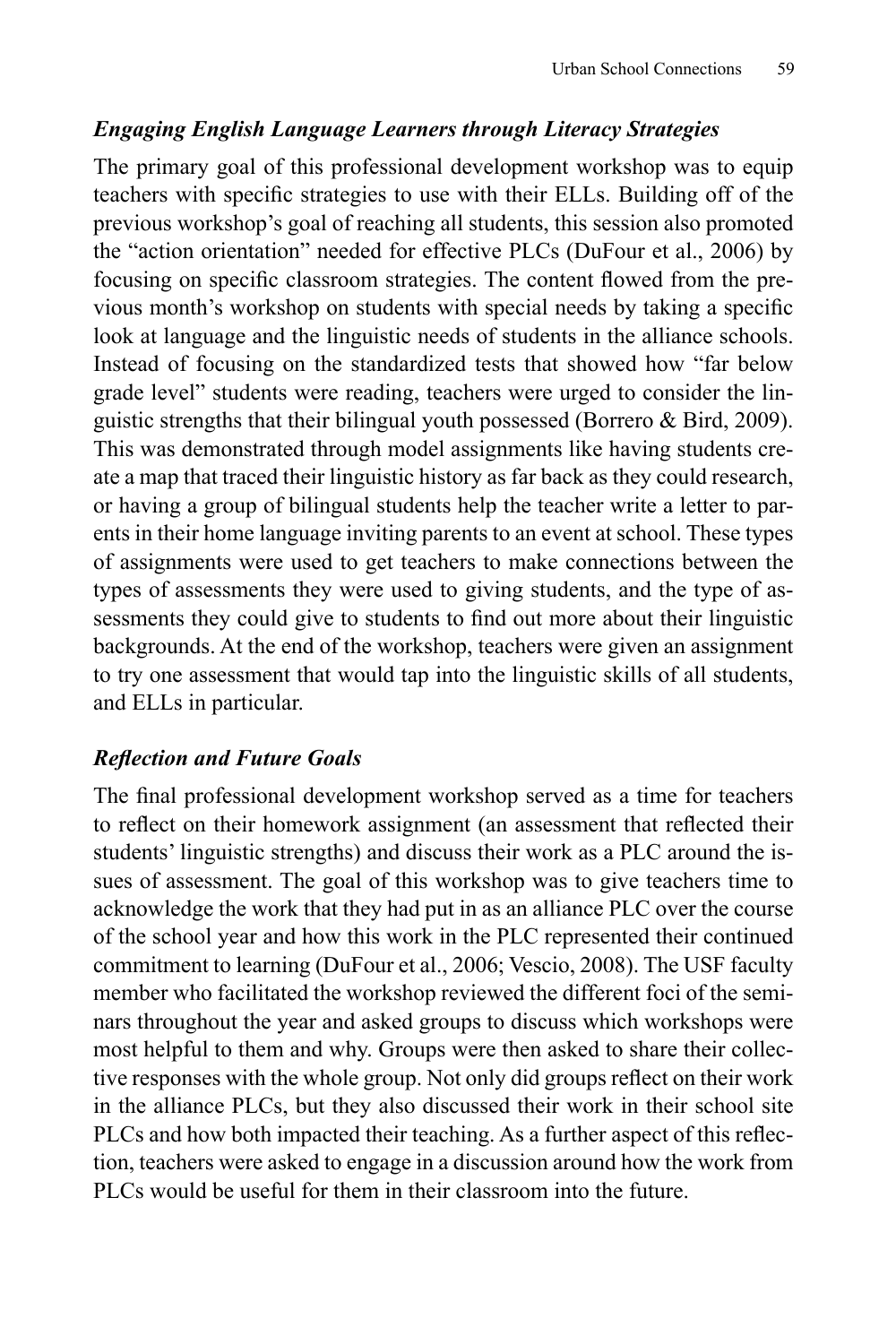## **Refl ections on the Potential Impact of PLCs on Teachers and Faculty**

After one year of professional development workshops with the alliance schools, three interrelated topics continually arose during conversations with teachers, administrators, and university faculty: Teachers expressed a sense of camaraderie with their colleagues in their school site and alliance PLCs, teachers felt more connected to their schools, and teachers appreciated their role in the content of the workshops. These ideas speak to the goal of the PLCs providing cohesion and collegiality for alliance teachers, and are explored in more detail below. Additionally, the value of the partnership for university faculty is discussed.

There are definite limitations to this discussion. One key factor that is missing is any systematic analysis of the impact of PLCs (and the partnership as a whole) on the stated goals of improving student achievement. Academic achievement data were not made available as a part of the partnership, and are therefore not reported. Further, because there was no formal evaluation of the partnership itself, the ideas presented below are based on anecdotal and participatory information. An analysis of both quantitative and qualitative data from all of the different constituencies involved (teachers, school staff, administrators, and university faculty) in the partnership would yield a level of depth and rigor not available at this stage of the process. However, the combination of feedback from PLC members and participatory reflection from university faculty does provide valuable insight into the efficacy of the PLCs and the partnership itself.

## *Teacher Camaraderie, Connection, and Ownership*

The most consistent comments shared by teachers about PLCs was their sense of collegiality with fellow teachers at their schools and in the alliance. This was the first time for many teachers in the alliance to meet other teachers from other Catholic schools in the city, so just the fact that they were able to connect with teachers who taught the same grade level, for example, was empowering. Teachers shared that they enjoyed the time together during the monthly workshops because they were beginning to build relationships with their PLC members. This sentiment was not surprising, as it is a key element of the structure of PLCs (DuFour et al., 2006) and the Catholic school focus on community (USCCB, 1972), but is important in this context, where the alliance was a brand-new endeavor, and a main goal for forming the alliance was to provide teachers a support system and network to share their successes, challenges, and best practices.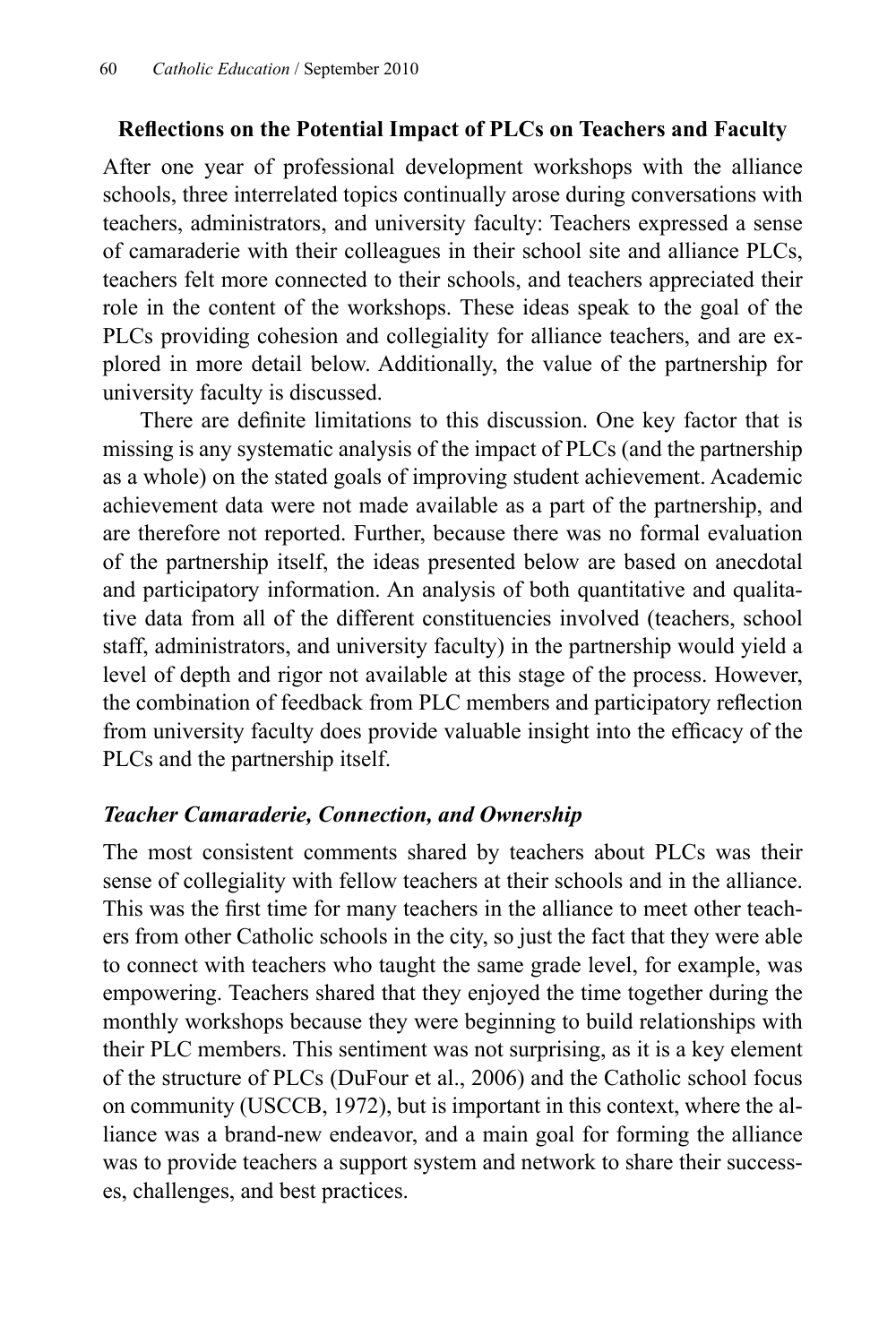Teachers also shared that they appreciated the time to hear, process, and discuss important issues that impacted their teaching (e.g., student data, students with special needs, ELLs) in a setting larger than their individual school site. This gave teachers a different perspective and oftentimes showed them that they were not alone in facing some of the challenges that teaching diverse groups of students entails.

There was definite sentiment that school site PLC meetings were helping to generate cohesion among teachers in the schools. Again, this camaraderie was an anticipated outcome of the PLCs (DuFour et al., 2006, Vescio, et al., 2008), but it was important that teachers were communicating this sense of solidarity at the alliance meetings. They were able to bring the successes and challenges that they were experiencing at their sites to their alliance PLCs and share best practices. It was this combination of the school site and alliance PLCs that made the desired "cross-pollination" possible across the nine alliance schools (DuFour et al., 2006).

Related to this idea of school solidarity came important discussions regarding student achievement data. Prior to the PLC workshops, conversations about data within and among the alliance schools seemed to focus entirely on the annual standardized test scores of individual schools administered to all students. This composite score came to identify schools, and even created a type of hierarchy among the nine schools—everyone knew where they stood in relation to other schools based on their school's score, on this test. As the school year went on, there was less discussion of this test score, as the focus of PLCs expanded perceptions of student data and the different ways to collect and utilize data for instruction. Teachers spoke more about effective assessments and data collection in their own classrooms as a way of improving their instruction.

The underlying sentiment that seemed to give rise to much of the feedback about collegiality and solidarity was the teachers' sense of ownership in the content of the PLCs. Teachers realized early in the year that the work they were asked to do during and between alliance PLC workshops was about their own practice. They brought their teaching experiences and expertise to each meeting and realized that they were expected to utilize and share it with their group members. This is the vision of PLCs (DuFour et al., 2006) and is what makes time the most precious resource that PLCs offer. Teachers appreciated the time that they had to share and reflect upon their teaching practices in PLCs and learn through these interactions. In this sense, PLCs are simple—they provide the structure for teachers to generate content (e.g., common assessments, rubrics, teaching strategies) that works for each group. The monthly professional development workshops provided a general topic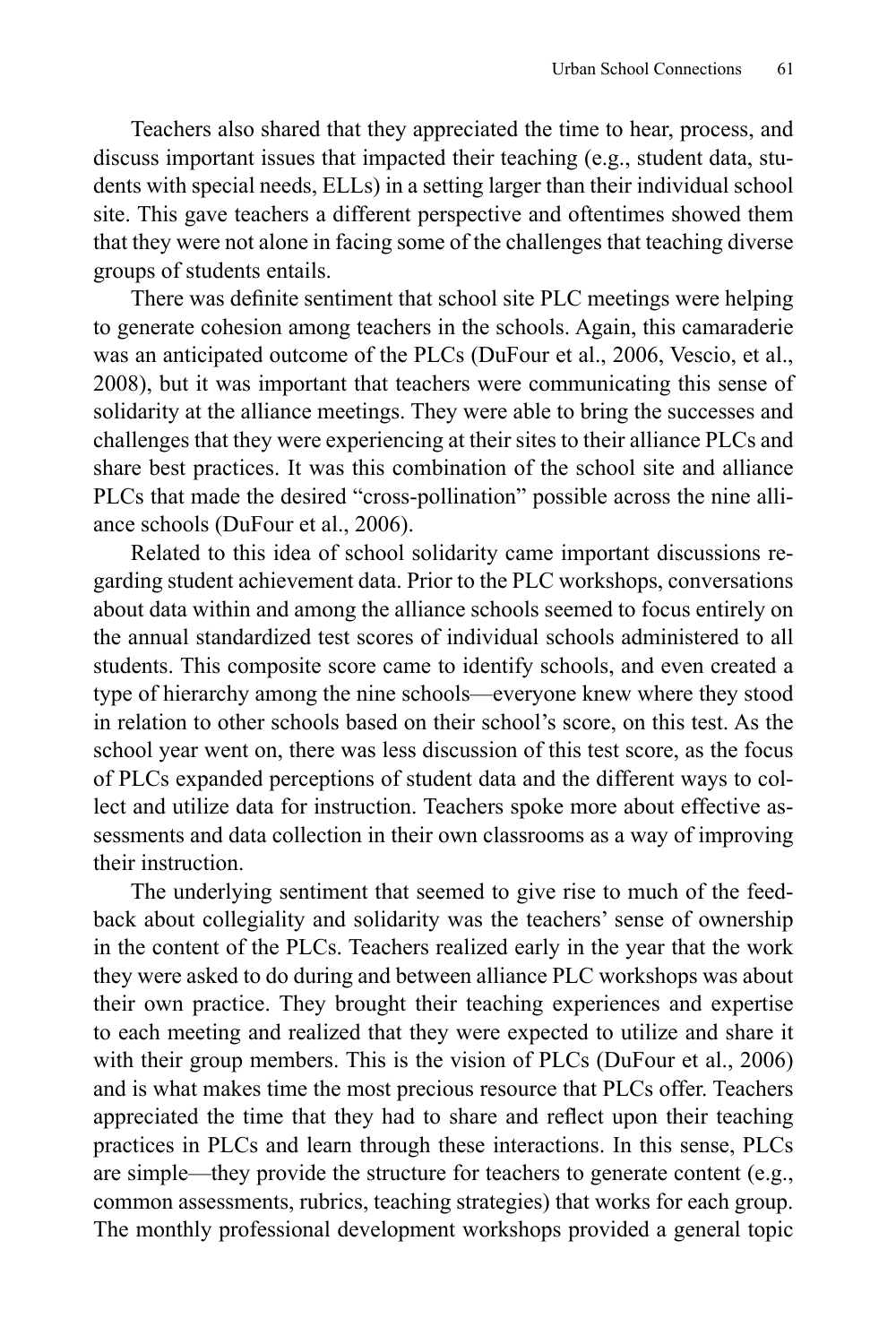and ideas for classroom practice, but the real work was done within PLCs where teachers got to focus on their specific grade level to generate content for their students. Teachers appreciated this autonomy and reflected this not only in their feedback about the workshops, but in the quality of the work they produced in their groups.

## *Faculty Collegiality and Growth*

As a university faculty member I was involved in this partnership from the beginning. I was able to work closely with my colleagues in the CEL program, and together we were members of the early planning team, met regularly with the alliance director, had multiple meetings with the school principals and teachers, and we were both facilitators and participants in the monthly workshops. Additionally, I was able to work with members of different academic departments within the School of Education at USF to deliver what we thought to be quality professional development to teachers in urban Catholic schools. This heightened sense of collegiality—with each other and with educators in the community—was significant for me and was a sentiment shared by my colleagues. It forced us out of our "bubble" as academics, and brought us back to the local schools—where the most important work in education happens every day. For this, I feel that the partnership was crucial for helping my colleagues and me connect the theoretical world of university training with the practical world of classroom teaching in urban schools.

This connection was not easy, and was often nerve-racking—delivering a workshop on effective teaching strategies to a group of 100 classroom teachers who had just spent the entire day in their classrooms teaching is far different from discussing Vygotsky with a group of 15 graduate students who want to become teachers. The stakes are higher, and the audience is more focused on results. By the end of the year, I was thankful for this opportunity to test my own practice and to keep me connected to classroom teachers.

The feedback my colleagues and I received from teachers and the conversations I had with both teachers and administrators were invaluable. Teachers teach because they love kids, so when teachers are struggling to help their students learn, they feel like they are failing. I was thankful to receive feedback from teachers that the PLCs were helping them with their instruction, and in turn helping their students. This (indirect) connection to students in classrooms made the monthly workshops, and the partnership as a whole, a great success for me as an educator.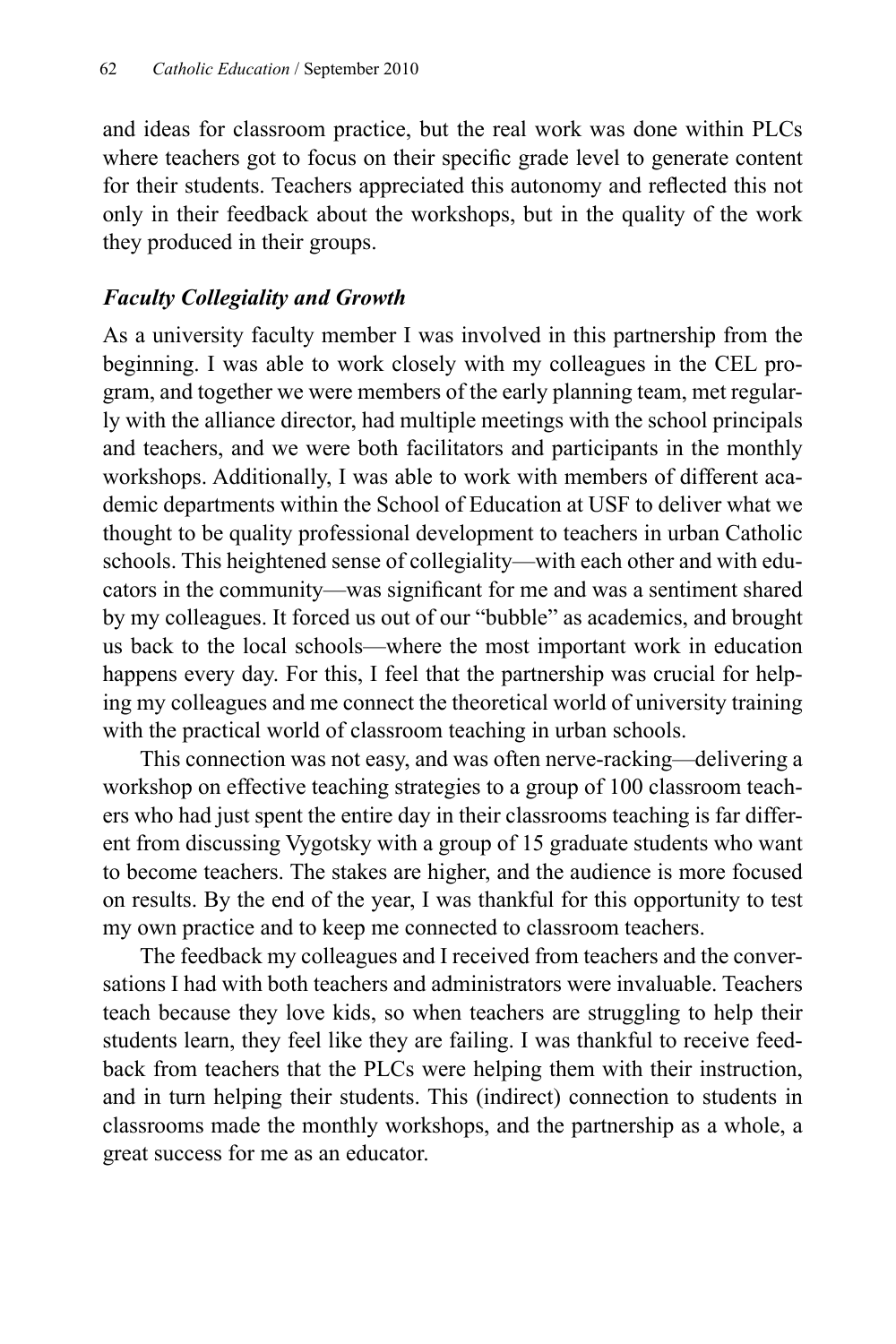### **Discussion and Future Work: Partnering for Urban Youth**

Given the topics presented in the previous section, it is important to note that this partnership had its challenges and limitations. One fact of this partnership between USF and the alliance schools was that the interaction between faculty and classroom teachers took place in a "traditional" professional development context. Teachers were required to attend workshops, and workshops took place after school on Mondays. The reality that this professional development time occurred after school provided a big challenge—teachers were often tired, had other things on their minds, and showed that they had prior experiences with mediocre professional development.

Additionally, it is important that the sense of teacher camaraderie, school solidarity, and teacher control reported above not be generalized, nor glorified, for the entire group of 100 teachers in the monthly workshops. Some PLCs worked better together than others, some individuals formed closer bonds with others within a PLC, and not everyone got along all the time in their PLCs. From my perspective, this is obvious (given the number of teachers in the group) but important, because part of the goal of PLCs is to foster discussion and collaboration within groups (DuFour et al., 2006). This aspect of PLCs does not come with the expectation that everyone within each PLC will always form close bonds with one another. Instead, the point is that teachers get a chance to feel a part of a group and share important features of their professional practice.

It must also be noted that all teachers from all of the different schools did not reflect a heightened solidarity and vision of student data. In my work with different groups from month to month, I could see that there was variability between and within groups of teachers at each school. Similarly, some teachers never seemed to let go of the assumed hierarchy of schools based on standardized test scores—the results of this ranged from a perceived sense of elitism and "I have nothing to learn from these other teachers because my scores are high and, therefore, I am a good teacher," to a complacency about "never getting all of our students up to grade level."

Not all teachers approached the PLCs with the rigor and focus that was hoped for, and, naturally, some teachers were more excited about certain topics than others (e.g., teachers with few ELLs found the related workshop less helpful). However, in general, teachers were thankful for the time to reflect on their own practice and share with other teachers. This notion of collaboration, and a schedule that purposefully provided time for teachers to reflect and share, proved to have the single most positive impact on teachers' development.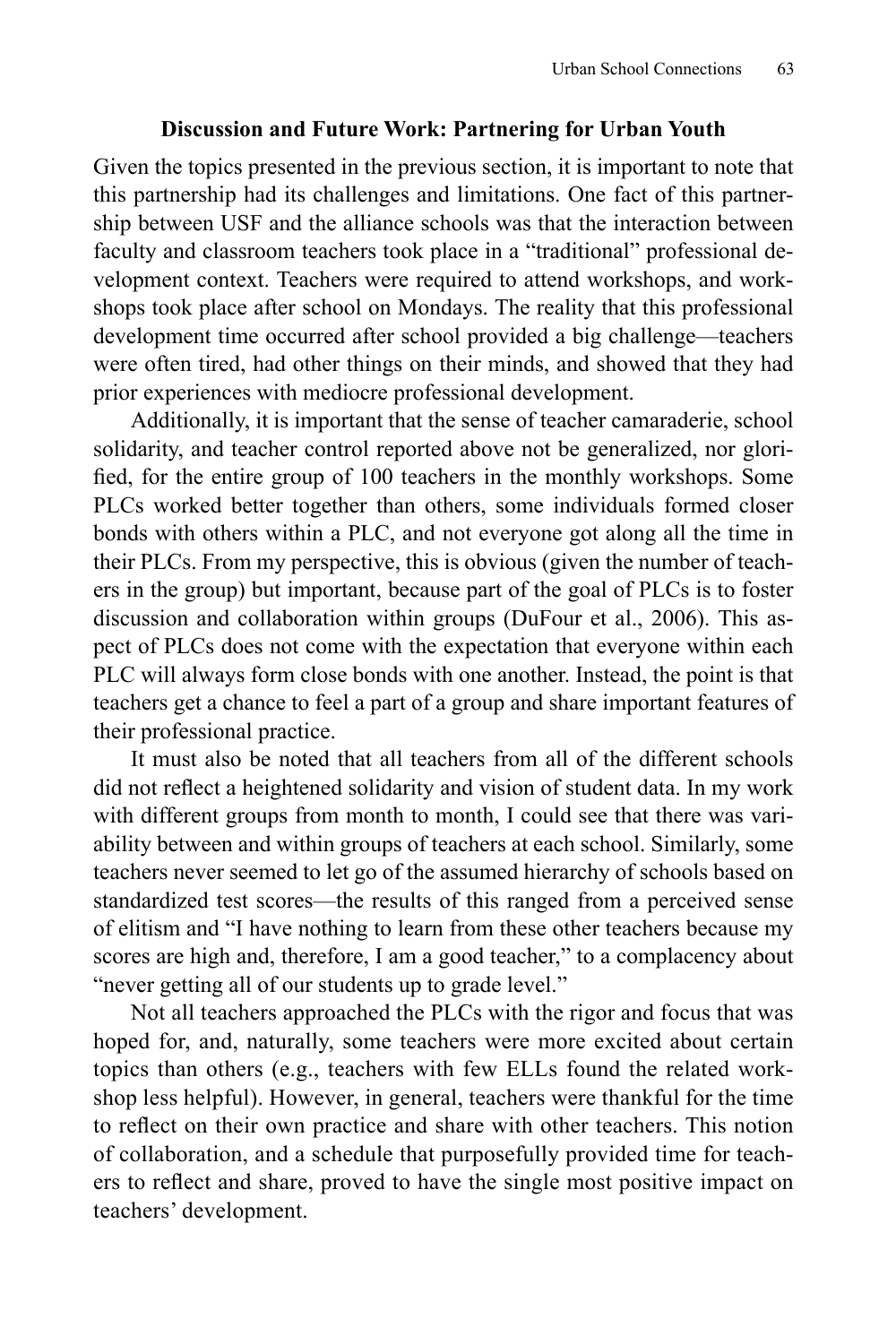This was an important aspect of the PLCs because teacher isolation is all too prominent in schools (DuFour et al., 2006; Vescio et al., 2008). Teachers need to feel supported, but they also need to know that their struggles are not entirely unique to their classroom, and that other teachers have experiences (and instructional practices) from which they can learn. Service as a tenet of Catholic education (Congregation for Catholic Education, 1982) and the Jesuit focus on social justice (Traub, 2008) rely on this support and the belief that all students can succeed.

## *PLCs and University-Driven Partnerships*

The partnership between USF and the alliance of Catholic schools in San Francisco was formed out of a commitment to community from both parties. Community is a foundation of Catholic education, and community involvement is stated in the mission of USF and is a pillar of Jesuit tradition (University of San Francisco, 2008). The action that was taken to form the bond between the university and the alliance was, in large part, the result of the vision of administrators from the Archdiocese and USF to find meaningful connections within the city. The work of the actual connection between teachers and faculty members was a joint effort by all involved, and centered on the collective passion to educate all children. This vision for social justice through academic excellence was at the core of the partnership and the PLCs because the priority throughout development of the partnership never waivered—students were what mattered most.

The PLCs proved to be an effective way to harness the knowledge, skill, and dedication of everyone who was a part of the professional development workshops. There are many different ways to implement PLCs (DuFour et al., 2006), but the structure of the alliance PLCs and the school site PLCs was one way to create a sense of community within the alliance while still focusing on school collegiality and classroom instruction. Teachers know their students best, and, therefore, they need to play an active role in all professional development (Borrero & Bird, 2009; Darling-Hammond & McLaughlin, 1995). Teachers shared that they felt connected to their work in PLCs because they were generating the results, and bringing new practices to the classroom.

It is this direct impact on students and instruction in urban schools that made this partnership worthwhile. No matter the political climate, the acronym for the latest standardized test, or the media coverage of our urban schools, the fact remains that teachers teach students in classrooms across the country each day. These teachers need support, and they need time to work with one another and reflect on their practice to educate their students best.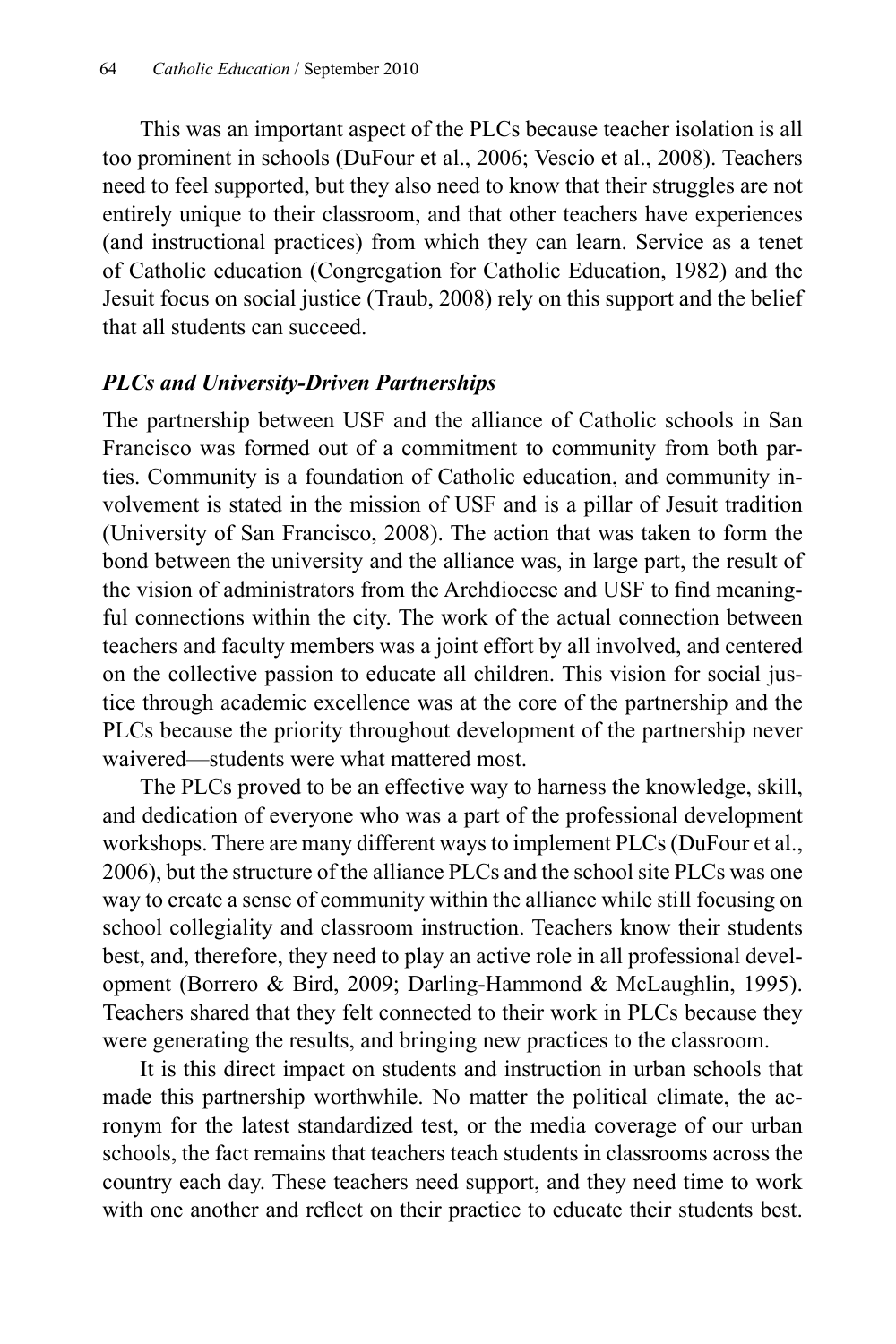The partnership between the alliance of Catholic schools in San Francisco and USF provided this type of support for teachers, and in so doing forged a community connection that will continue. This partnership shows that urban universities are in prime position to work with local schools and can make a difference for teachers in the community. The details of the PLCs and professional development workshops from this partnership are described in this paper to provide an example for others to reflect upon, modify, elaborate on, and utilize. This type of partnership needs to be cultivated in more communities, as we all need to find ways to partner with our urban teachers and students.

#### **References**

- Arrupe, P. (1973, August). *Men for others: Address to the European Jesuit alumni congress.*  Valencia, Spain.
- August, D., & Shanahan, T. (Eds.). (2006). *Developing literacy in second-language learners: Report of the National Literacy Panel on Language Minority Youth and Children.* Mahwah, NJ: Lawrence Erlbaum.
- Bernhardt, V. L. (2004). *Data analysis for continuous school improvement* (2nd ed.). Larchmont, NY: Eye on Education.
- Black, P., & Wiliam, D. (1998). Inside the black box: Raising standards through classroom assessment. *Phi Delta Kappan, 80*(2), 139-148.
- Borrero, N. (2008). What students see, hear, and do: Linguistic assets at the Bay School. *English Leadership Quarterly, 30*(3), 2-5.
- Borrero, N. (2009). Social justice for new teachers: Bringing a sense of community to teacher education. *Multicultural Perspectives, 11*(4), 221-226.
- Borrero, N. & Bird, S. (2009). *Closing the achievement gap: How to pinpoint student strengths to differentiate instruction and help your striving readers succeed*. New York, NY: Scholastic.
- Carpenter, E. (2008). Bolstering inner-city Catholic schools. *USF Magazine*. Retrieved from www. usfca.edu/usfmagazine/spring08/f3\_schools\_1.html
- Cohen, E. G., & Lotan, R. A. (2004). Equity in heterogeneous classrooms. In Banks, J. A. & Banks, C. A. M. (Eds.) *Handbook of research on multicultural education* (pp. 736-752, 2nd ed.). San Francisco, CA: Jossey-Bass.
- Congregation for Catholic Education. (1982). *Lay Catholics in schools: Witnesses to faith.* Retrieved from the Vatican website: http://www.vatican.va/roman\_curia/congregations/ccatheduc/ documents/rc\_con\_ccatheduc\_doc\_19821015\_lay-catholics\_en.html
- Darling-Hammond, L. (2007). The flat earth and education: How America's commitment to equity will determine our future. *Educational Researcher*, *36*(6), 318-334.
- Darling-Hammond, L., & McLaughlin, M. W. (1995). Policies that support professional development in an era of reform. *Phi Delta Kappan, 76*(8), 597-604.
- Dewey, J. (1938). *Experience and education*. New York, NY: Collier Books.
- DuFour, R. (2004). What is a "professional learning community?" *Educational Leadership, 61*(8), 6-11.
- DuFour, R., DuFour, R., Eaker, R., & Many, T. (2006). *Learning by doing: A handbook for professional learning communities at work*. Bloomington, IN: Solution Tree.
- Duncan-Andrade, J. (2007). Gangstas, wankstas, and ridas: Defining, developing, and supporting effective teachers in urban schools. *International Journal of Qualitative Studies in Education, 20*(6), 617-638.
- Gifford, B. R., & Valdés, G. (2006). The linguistic isolation of Hispanic students in California's public schools: The challenge of reintegration. In A. F. Ball (Ed.), *With more deliberate speed: Achieving equity and excellence in education–Realizing the full potential of Brown v. Board of Education* (pp. 125-154). Boston, MA: Wiley-Blackwell.